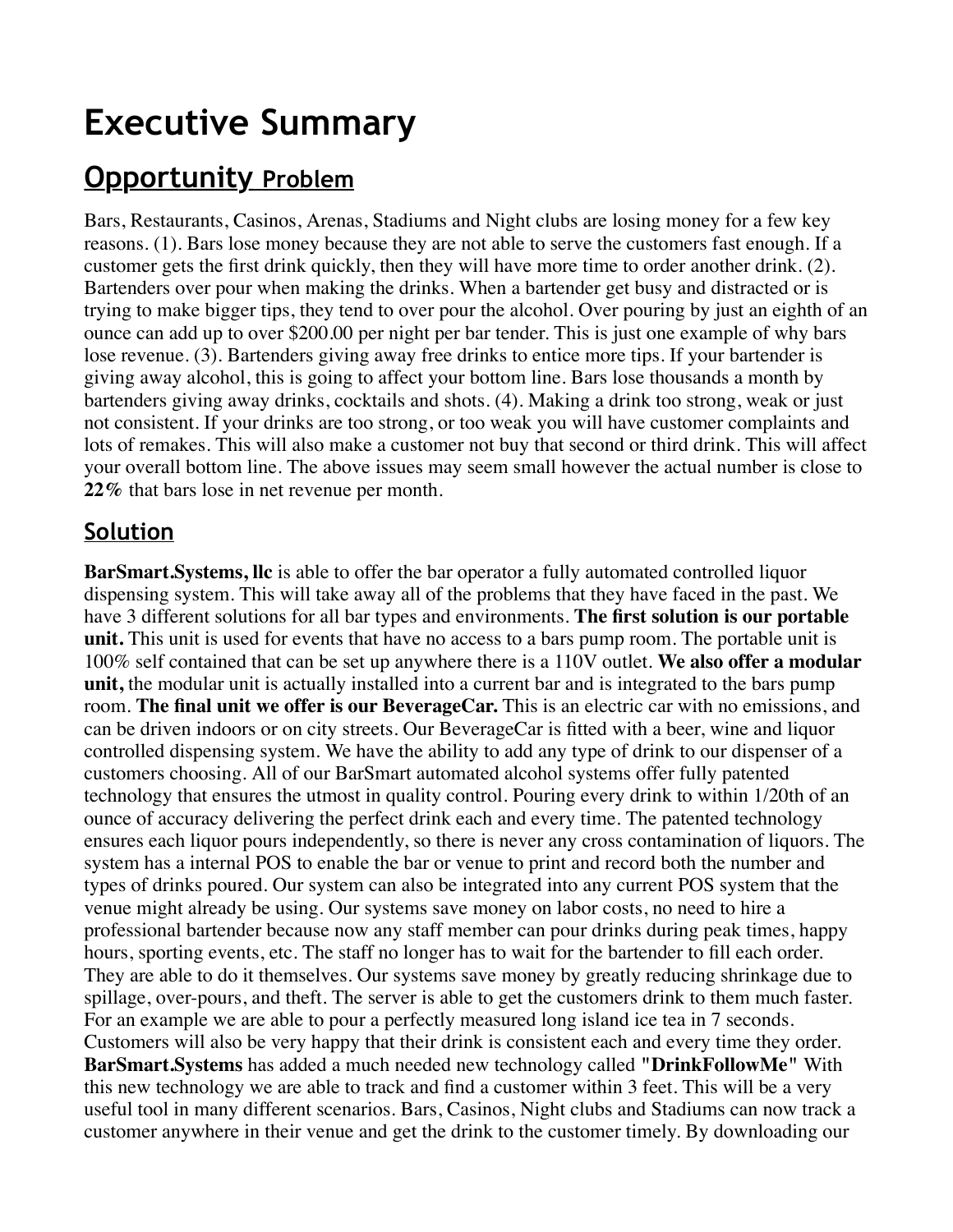app customers can place their order and pay right from their smartphones or tablets. Once that order goes into our system and is poured, their location will come up on the servers map and the server will be able to deliver the drink to the customer even if the customer has moved from its original ordering location. This will allow some venues that customers could never make it up to the bar to now get served the drink they wanted.

# **Market**

**BarSmart.Systems** primary market is anywhere large amounts of alcohol is served. Bars, Restaurant Chains, Casinos, Night Clubs, Hotel Suites, Movie Theatres, Stadiums, Arenas, Outdoor Concerts, Festivals and Municipalities.

# **Why Us?**

**BarSmart.Systems, llc** will save the client 22% in waste and theft while adding consistency and quality to each and every drink. This will increase the bars bottom line and keep customers happy and coming back for more drinks.

**BarSmart** automated controlled liquor dispensing system eliminates the guesswork and the wait making it easy for any server to mix a drink without a bartender present.

**Capacity -** BarSmart automated cocktail system can dispense up to 64 liquors/mixers **Simplicity -** BarSmart system can pour a single shot or cocktails of up to seven

ingredients that dispense simultaneously at the touch of a button.

**Accuracy -** All ingredients dispense in a accurate portions ensuring perfect cocktails & mixtures every time.

**Accountability -** All pours are tracked trough the BarSmart.Systems software as well as the Point of Sale interface.

**Seamlessly -** BarSmart automated systems can easily be added to any existing system, by simply teeing off the existing liquor and soda lines at any station. We can implement a automated system to increase speed when it is busy and decrease staffing cost during slow shifts. This ensures that you are always making the most money possible from an operations standpoint while keeping the customer satisfied.

**Footprint -** We take up only a very small area on your bar. With overall dimensions of 16 inches high 6 inches wide and 8 inches deep for the modular and 2 foot x 4 foot x 42 inches for portable home units. 2 foot x 8 foot x 42 inches for our commercial portable bag in box unit.

**How Fast Is The System? -** The BarSmart automated system is capable of pouring 28 one-ounce drinks per minute! This includes cocktails, long pours, and regular pours. Not only are you saving time at the bar, the system also automatically inventories your liquor costs. By optimizing the speed at which you put a drink into the customer's hand, you increase your potential for multiple orders by a single patron.

#### **What is the difference between pouring a drink with and without the BarSmart Automated**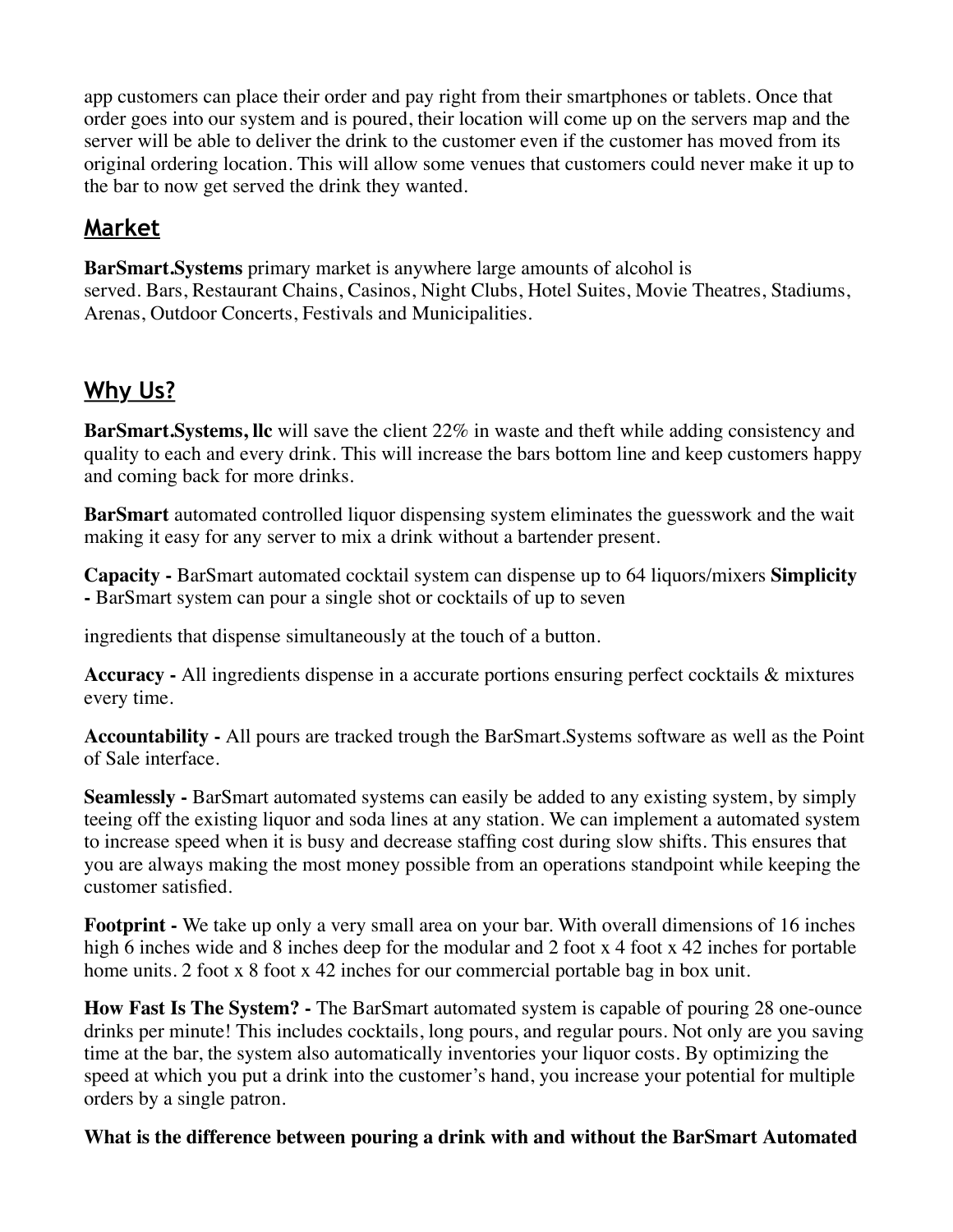**system? -** Cocktails are poured at the touch of a single button, system is faster, it eliminates bartenders' temptation to over pour, it pours a perfect portion every time, it provides instant brand and inventory accountability.

#### **My customers want drinks poured from the bottle! Why would I want a controlled system?**

Do all of your customers order from the bar? Studies show that 80% of customers who patron bar/restaurants do not sit at the bar. When you get down to it, customers are concerned with four things when it comes to a drink:

(1) Quality (2) Quantity (3) Price (4) Presentation in the glass; these things are all up to the establishment and have nothing to do with the actual pouring of the drink. The system ensures that every drink is poured perfectly, every time.

This is something a bartender is unable to do. The customers who might complain are those who are accustomed to getting something for nothing. It is simply a matter of quality and portion control.

**Isn't this type of system expensive?** - Our systems provide maximum return on investment, improving pour costs regardless of venue type or size. Systems typically pay for themselves within a matter of months and once the system is paid for you will continue to receive the benefits of the system for years to come. Its not a question of how much the system costs, it's a question of when to get one!

**BarSmart.Systems** have different financing options.

- The establishment can **lease** from **BarSmart.Systems** the equipment at a very low monthly payment with a \$1.00 buyout at the end of the lease.
- The establishment can r**ent** a automated controlled liquor dispensing system for the bar at no up front cost, only paying a percentage/ fixed fee per pour fee with reconciliation monthly.
- The establishment can **pay** 50% down when ordering, pay 35% upon delivery and the remainder of 15% due on completion of installation.

Our Modular systems are tailored for existing space requirements and prevent unauthorized access to liquor. Our positive-displacement pumps never allow air to touch the product and any required bottle reserve is possible with our connectable two- to-four-bottle manifolds ensuring every bottle is completely emptied. Our Liquor Systems are certified by NSF International.

#### **Positive Displacement Liquor Pumps and direct drive pumps**

- Hydrator piston pumps do not allow air to directly touch the product so beverage taste is never compromised
- Positive displacement pumps reset fully before dispensing a second drink, making them the most accurate pump on the market
- The pumps remain closed until signaled to pour in the event of a leak no liquor reserve is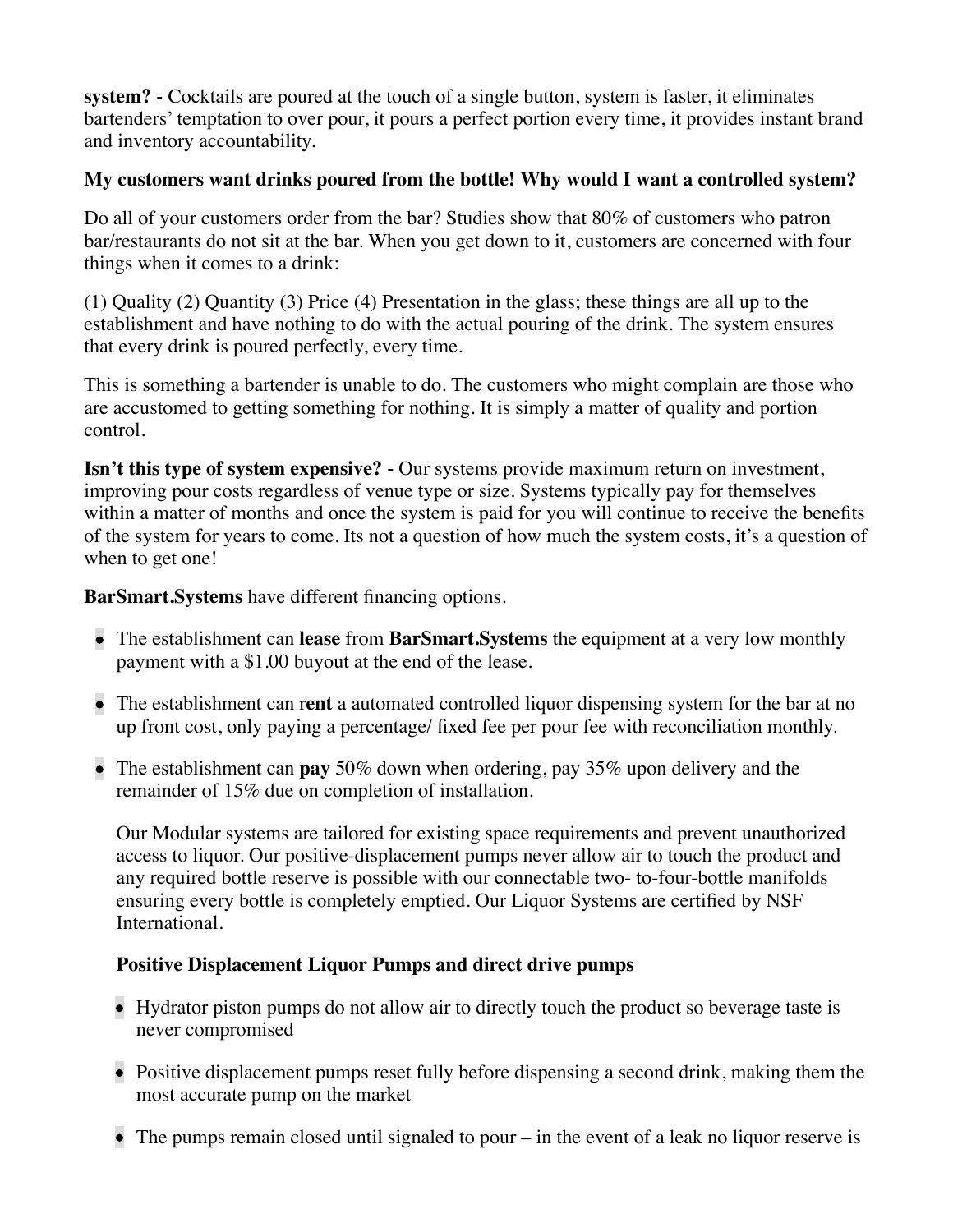lost.

• Standard pump rail includes 16 pumps

#### **Manifolds**

- Two to four bottle configuration
- Bottles empty sequentially for easy restocking
- Manifolds are connectable for any required bottle reserve
- Quick disconnect fittings on manifolds mean reconfiguring bottle reserve is quick and our bottle stoppers fit inside the bottleneck to prevent spillage when inverting or removing bottles
- No air touches the liquid from the time the bottle is inverted into the manifold until it is dispensed from the tower or gun ensuring quality of product
- Slanted manifold allows for complete drainage without removing plastic nozzle inserts
- **Communication Co-Processor (CCP)**
- Located in pump room
- Controls all communication with computer and reporting features

#### **Point-of-Pump Electronics (POP)**

- Located in the pump room
- Contains electronics which control all dispensing
- Regular POP can accommodate up to 64 brands, Large POP can accommodate up

to 128 brands

#### **Storage Rack**

- Wire shelving rack
- 600-800 lbs weight capacity
- Easily assembled, durable, sanitary